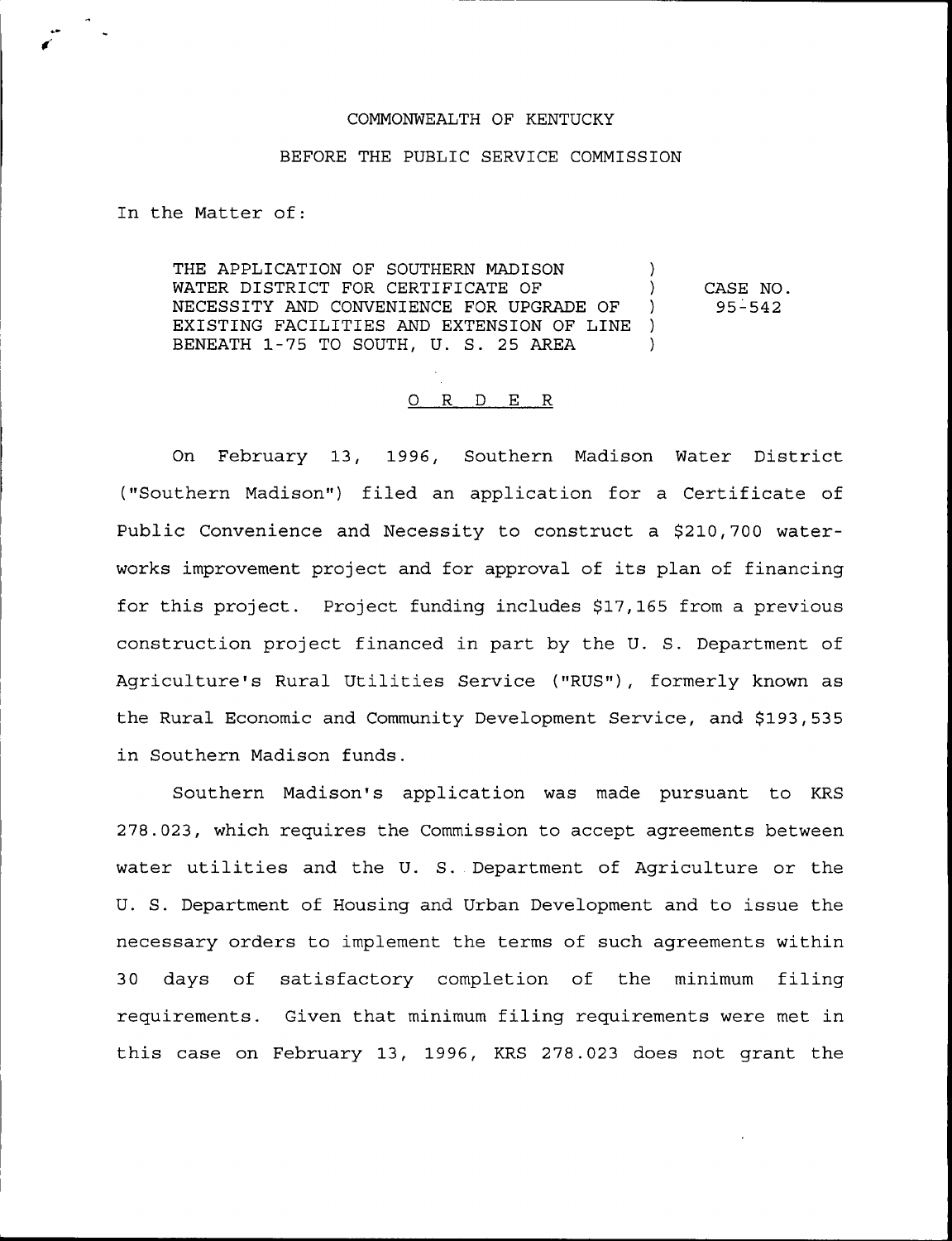Commission any discretionary authority to modify or reject any portion of this agreement.

IT IS THEREFORE ORDERED that:

1. Southern Madison is hereby granted <sup>a</sup> Certificate of Public Convenience and Necessity for the proposed construction project.

2. Southern Madison's proposed plan of financing with RUS is accepted.

3. Southern Madison shall file a copy of the "as-built" drawings and a certified statement that the construction has been satisfactorily completed in accordance with the contract plans and specifications within 60 days of the substantial completion of the construction certificated herein.

4. Southern Madison shall monitor the adequacies of the expanded water distribution system after construction. If the level of service is inadequate or declining or the pressure to any customer falls outside the requirements of 807 KAR 5:066, Section 5(1), Southern Madison shall take immediate action to bring the system in compliance with Commission regulations.

Nothing contained herein shall be deemed a warranty of the Commonwealth of Kentucky, or any agency thereof, of the financing herein accepted.

 $-2-$